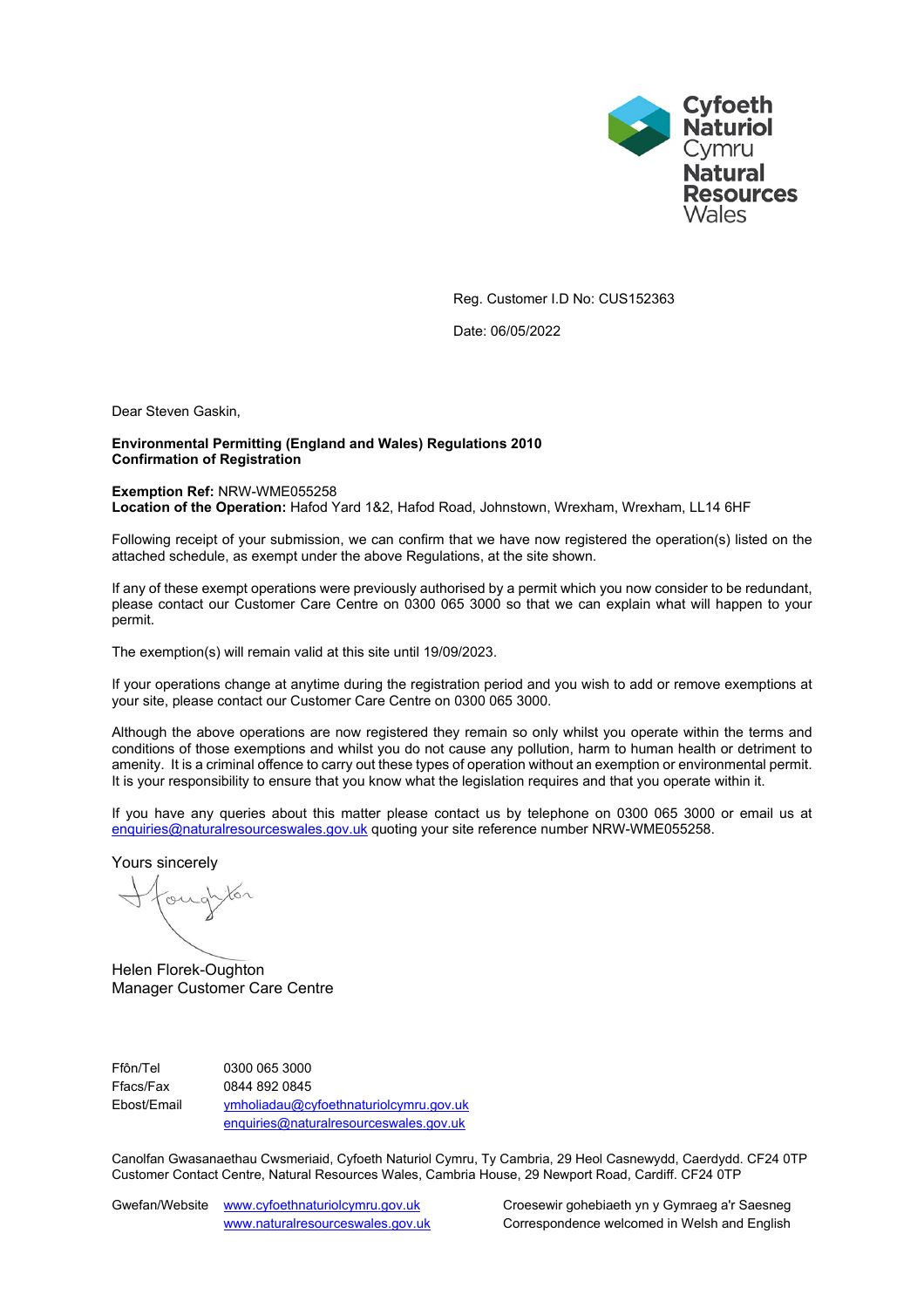#### **Schedule of exempt waste operations**

#### *Relevant objectives*

In addition to the terms and conditions of the exemption, exempt activities must be carried out without endangering human health and without using processes or methods which could harm the environment and in particular without: risk to water, air, soil, plants or animals; or causing nuisance through noise or odours; or adversely affecting the countryside or places of special interest.

**Please note: Any non-compliance with the exemption criteria or of the objectives noted above is an offence which renders the exemption invalid (hence the activity is no longer exempt) and may result in enforcement action being taken against you.**

#### *Details of exempt waste operations*

| Name of Establishment or Undertaking:           | AMBIPAR Site Services Ltd. |
|-------------------------------------------------|----------------------------|
| Trading name (if any):                          | AMBIPAR Site Services Ltd. |
| Address:                                        | Hafod Yard 1&2             |
|                                                 | Hafod Road                 |
|                                                 | Johnstown                  |
|                                                 | Wrexham                    |
|                                                 | Wrexham                    |
|                                                 | <b>LL14 6HF</b>            |
| Exemption Ref No:                               | NRW-WME055258              |
| Address where the operation can be carried out: | Hafod Yard 1&2             |
|                                                 | Hafod Road                 |
|                                                 | Johnstown                  |
|                                                 | Wrexham                    |
|                                                 | Wrexham                    |
|                                                 | <b>LL14 6HF</b>            |
| NGR:                                            | SJ 31232 46428             |

Ffôn/Tel 0300 065 3000 Ffacs/Fax 0844 892 0845 Ebost/Email [ymholiadau@cyfoethnaturiolcymru.gov.uk](mailto:ymholiadau@cyfoethnaturiolcymru.gov.uk) [enquiries@naturalresourceswales.gov.uk](mailto:enquiries@naturalresourceswales.gov.uk)

Canolfan Gwasanaethau Cwsmeriaid, Cyfoeth Naturiol Cymru, Ty Cambria, 29 Heol Casnewydd, Caerdydd. CF24 0TP Customer Contact Centre, Natural Resources Wales, Cambria House, 29 Newport Road, Cardiff. CF24 0TP

Gwefan/Website [www.cyfoethnaturiolcymru.gov.uk](file:///C:/Users/dcarpenter/AppData/Local/Microsoft/Windows/Temporary%20Internet%20Files/Content.Outlook/WZAC8E91/www.cyfoethnaturiolcymru.gov.uk) Croesewir gohebiaeth yn y Gymraeg a'r Saesneg

[www.naturalresourceswales.gov.uk](file:///C:/Users/dcarpenter/AppData/Local/Microsoft/Windows/Temporary%20Internet%20Files/Content.Outlook/WZAC8E91/www.naturalresourceswales.gov.uk) Correspondence welcomed in Welsh and English